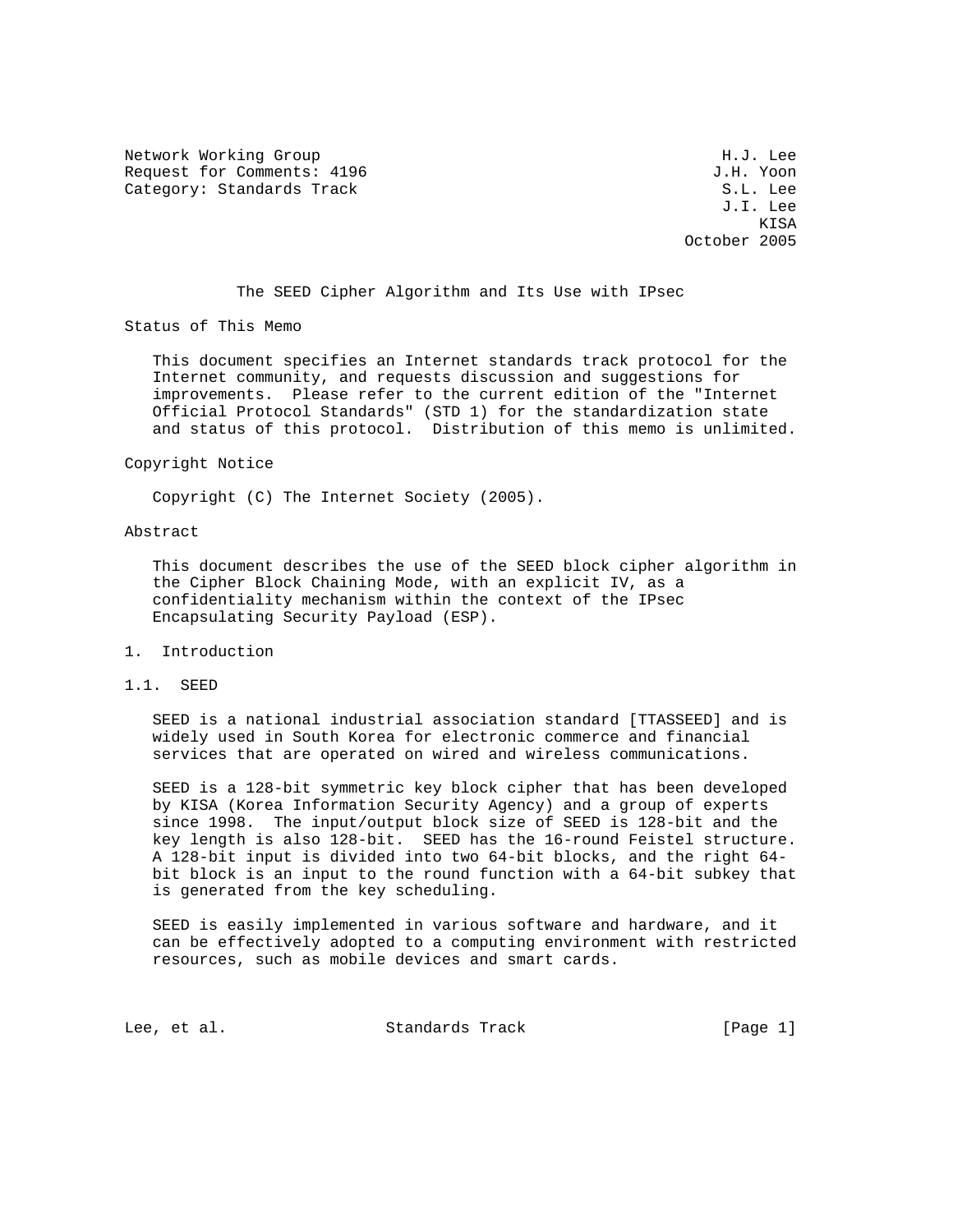SEED is robust against known attacks including DC (Differential cryptanalysis), LC (Linear cryptanalysis), and related key attacks. SEED has gone through wide public scrutinizing procedures. It has been evaluated and is considered cryptographically secure by credible organizations such as ISO/IEC JTC 1/SC 27 and Japan CRYPTREC (Cryptography Research and Evaluation Committees)[ISOSEED][CRYPTREC].

 The remainder of this document specifies the use of SEED within the context of IPsec ESP. For further information on how the various pieces of ESP fit together to provide security services, please refer to [ARCH], [ESP], and [ROAD].

1.2. Terminology

 The key words "MUST", "MUST NOT", "REQUIRED", "SHOULD", "SHOULD NOT", "RECOMMENDED", "MAY", and "OPTIONAL" in this document (in uppercase, as shown) are to be interpreted as described in RFC 2119 [KEYWORDS].

2. The SEED Cipher Algorithm

 All symmetric block cipher algorithms share common characteristics and variables, including mode, key size, weak keys, block size, and rounds. The following sections contain descriptions of the relevant characteristics of SEED.

 The algorithm specification and object identifiers are described in [ISOSEED] [SEED]. The SEED homepage, http://www.kisa.or.kr/seed/seed\_eng.html, contains a wealth of information about SEED, including a detailed specification, evaluation report, test vectors, and so on.

#### 2.1. Mode

 NIST has defined 5 modes of operation for the Advanced Encryption Standard (AES) [AES] and other FIPS-approved ciphers [MODES]: CBC (Cipher Block Chaining), ECB (Electronic Codebook), CFB (Cipher FeedBack), OFB (Output FeedBack), and CTR (Counter). The CBC mode is well-defined and well-understood for symmetric ciphers, and is currently required for all other ESP ciphers. This document specifies the use of the SEED cipher in the CBC mode within ESP. This mode requires an Initialization Vector (IV) that is the same size as the block size. Use of a randomly generated IV prevents generation of identical ciphertext from packets that have identical data that spans the first block of the cipher algorithm's block size

 The IV is XOR'd with the first plaintext block before it is encrypted. Then for successive blocks, the previous ciphertext block is XOR'd with the current plaintext before it is encrypted.

Lee, et al. Standards Track [Page 2]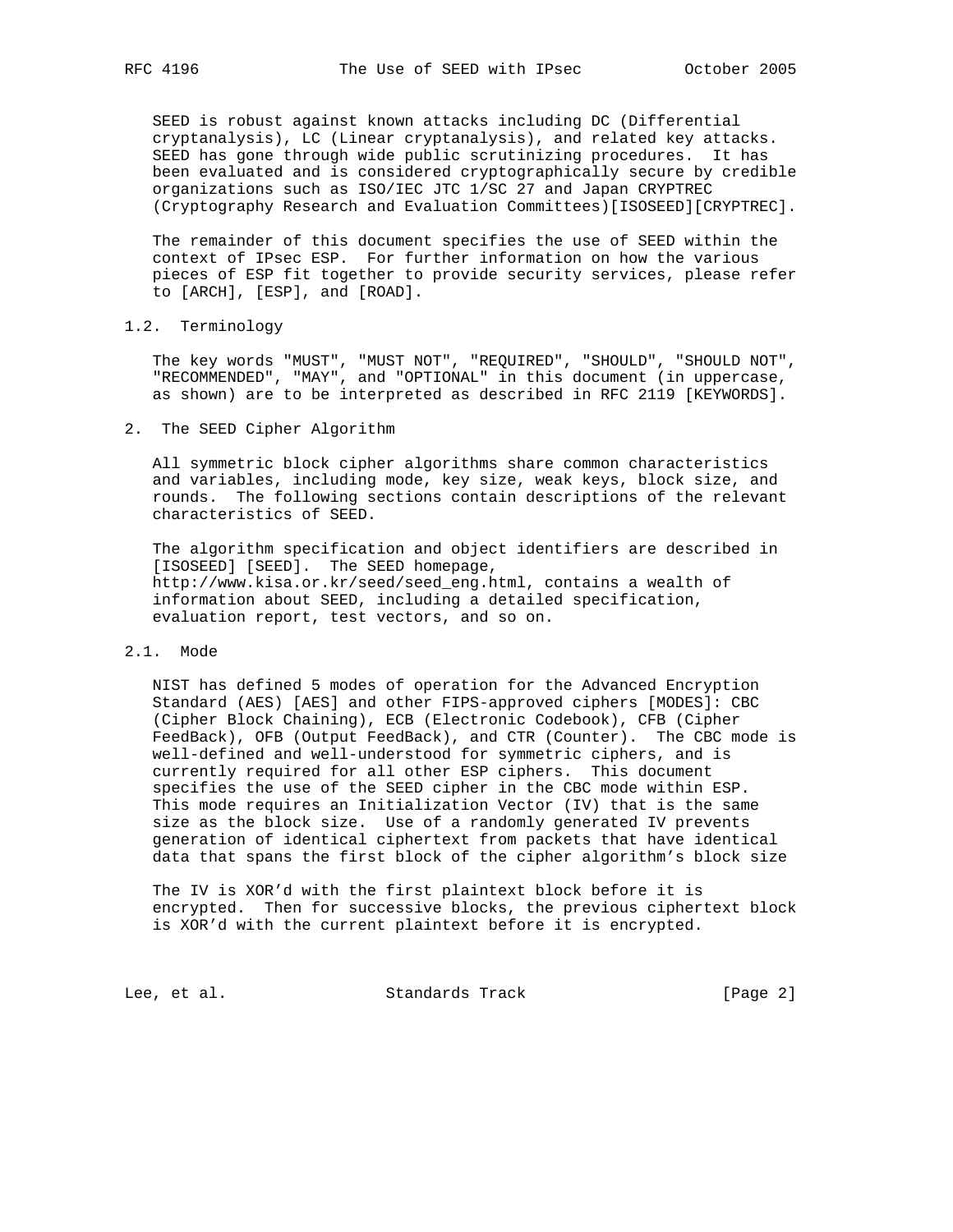More information on the CBC mode can be obtained in [MODES] [CRYPTO-S]. For use of the CBC mode in ESP with 64-bit ciphers, please see [CBC].

2.2. Key Size and Numbers of Rounds

SEED supports 128-bit key and has the 16-round Feistel structure.

2.3. Weak Keys

 At the time this document was written, there were no known weak keys for SEED.

2.4. Block Size and Padding

SEED uses a block size of 16 octets (128 bits).

 Padding is required by SEED to maintain a 16-octet (128-bit) blocksize. Padding MUST be added, as specified in [ESP], such that the data to be encrypted (which includes the ESP Pad Length and Next Header fields) has a length that is a multiple of 16 octets.

 Because of the algorithm specific padding requirement, no additional padding is required to ensure that the ciphertext terminates on a 4 octet boundary (i.e., maintaining a 16-octet blocksize guarantees that the ESP Pad Length and Next Header fields will be right aligned within a 4-octet word). Additional padding MAY be included, as specified in [ESP], as long as the 16-octet blocksize is maintained.

## 2.5. Performance

 Performance figures of SEED are available at http://www.kisa.or.kr/seed/seed\_eng.html

Lee, et al. Standards Track [Page 3]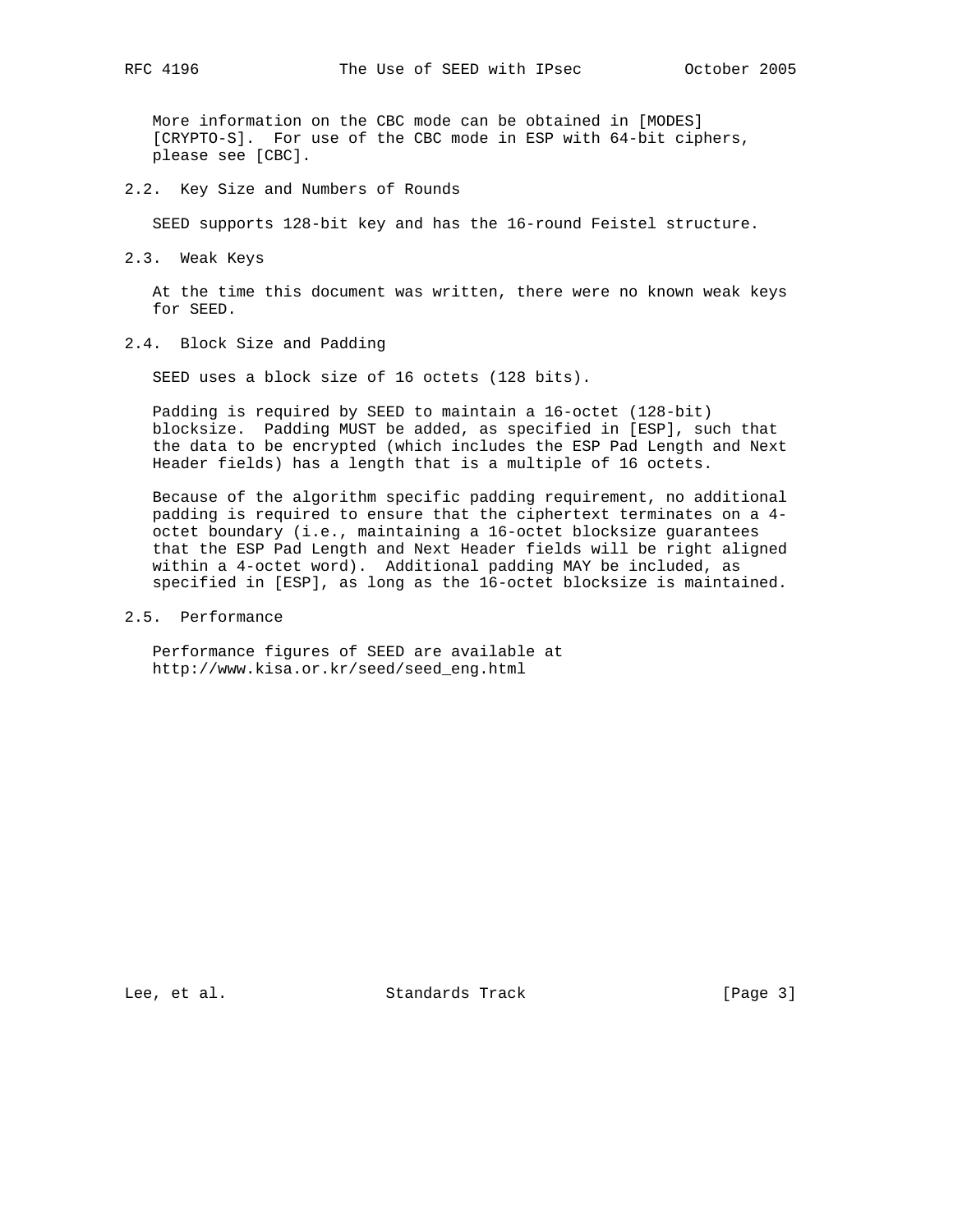# 3. ESP Payload

 The ESP Payload is made up of the Initialization Vector(IV) of 16 octets followed by the encrypted payload. Thus, the payload field, as defined in [ESP], is broken down according to the following diagram:

 +---------------+---------------+---------------+---------------+ | | Initialization Vector (16 octets) | | +---------------+---------------+---------------+---------------+ | |  $\tilde{a}$  Encrypted Payload (variable length, a multiple of 16 octets) | | +---------------------------------------------------------------+

 The IV field MUST be the same size as the block size of the cipher algorithm being used. The IV MUST be chosen at random and MUST be unpredictable.

 Including the IV in each datagram ensures that decryption of each received datagram can be performed, even when some datagrams are dropped or re-ordered in transit.

 To avoid CBC encryption of very similar plaintext blocks in different packets, implementations MUST NOT use a counter or other low-hamming distance source for IVs.

4. Test Vectors

 The first 2 test cases test SEED-CBC encryption. Each test case includes key, the plaintext, and the resulting ciphertext. All data are hexadecimal numbers (not prefixed by "0x").

 The last 4 test cases illustrate sample ESP packets using SEED-CBC for encryption. All data are hexadecimal numbers (not prefixed by  $"0x"$ ).

| Case #1                                            |                   |                                       |                   | : Encrypting 32 bytes (2 blocks) using SEED-CBC with |  |
|----------------------------------------------------|-------------------|---------------------------------------|-------------------|------------------------------------------------------|--|
|                                                    | 128-bit key       |                                       |                   |                                                      |  |
| Key                                                |                   | : ed2401ad 22fa2559 91bafdb0 1fefd697 |                   |                                                      |  |
| IV                                                 |                   | : 93eb149f 92c9905b ae5cd34d a06c3c8e |                   |                                                      |  |
| $PlainText$ : $b40d7003$ $d9b6904b$                |                   |                                       | 35622750 c91a2457 |                                                      |  |
|                                                    |                   | 5bb9a632 364aa26e                     | 3ac0cf3a 9c9d0dcb |                                                      |  |
| $CipherText : f072c5b1 a0588c10 5af8301a dc091dd0$ |                   |                                       |                   |                                                      |  |
|                                                    | 67f68221 55304bf3 |                                       | aad75ceb 44341c25 |                                                      |  |
|                                                    |                   |                                       |                   |                                                      |  |

Lee, et al. Standards Track [Page 4]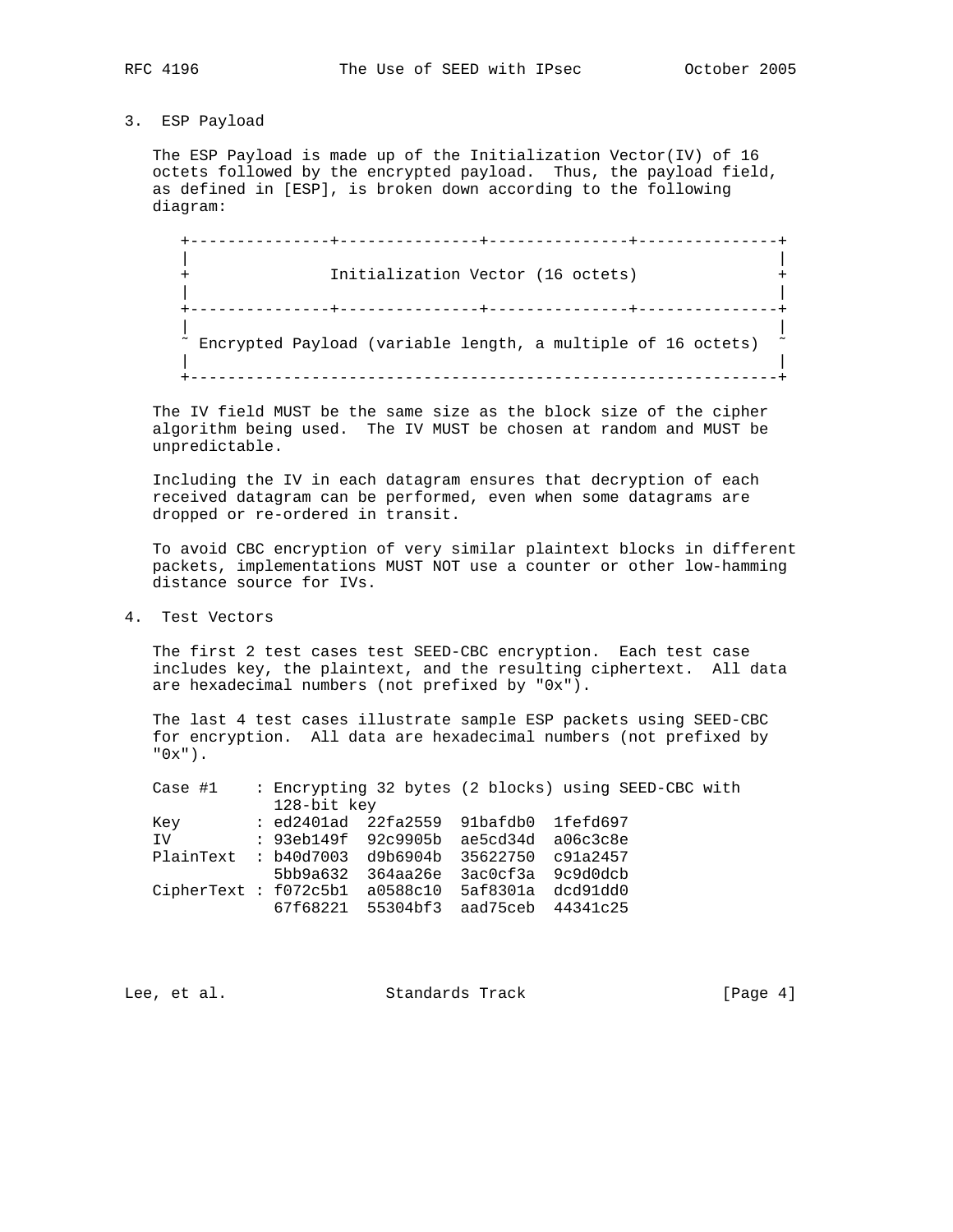Case #2 : Encrypting 64 bytes (4 blocks) using SEED-CBC with 128-bit key Key : 88e34f8f 081779f1 e9f39437 0ad40589 IV : 268d66a7 35a81a81 6fbad9fa 36162501 PlainText : d76d0d18 327ec562 b15e6bc3 65ac0c0f 8d41e0bb 938568ae ebfd92ed 1affa096 394d20fc 5277ddfc 4de8b0fc e1eb2b93 d4ae40ef 4768c613 b50b8942 f7d4b9b3 CipherText : a293eae9 d9aebfac 37ba714b d774e427 e8b706d7 e7d9a097 228639e0 b62b3b34 ced11609 cef2abaa ec2edf97 9308f379 c31527a8 267783e5 cba35389 82b48d06 Case #3 : Sample transport-mode ESP packet (ping 192.168.123.100) Key : 90d382b4 10eeba7a d938c46c ec1a82bf SPI : 4321 Source address : 192.168.123.3 Destination address : 192.168.123.100 Sequence number : 1 IV : e96e8c08 ab465763 fd098d45 dd3ff893 Original packet : IP header (20 bytes) : 45000054 08f20000 4001f9fe c0a87b03 c0a87b64 Data (64 bytes) : 08000ebd a70a0000 8e9c083d b95b0700 08090a0b 0c0d0e0f 10111213 14151617 18191a1b 1c1d1e1f 20212223 24252627 28292a2b 2c2d2e2f 30313233 34353637 Augment data with : Padding : 01020304 05060708 090a0b0c 0d0e Pad length : 0e Next header : 01 (ICMP) Pre-encryption Data with padding, pad length and next header(80 bytes): 08000ebd a70a0000 8e9c083d b95b0700 08090a0b 0c0d0e0f 10111213 14151617 18191a1b 1c1d1e1f 20212223 24252627 28292a2b 2c2d2e2f 30313233 34353637 01020304 05060708 090a0b0c 0d0e0e01

Lee, et al. Standards Track [Page 5]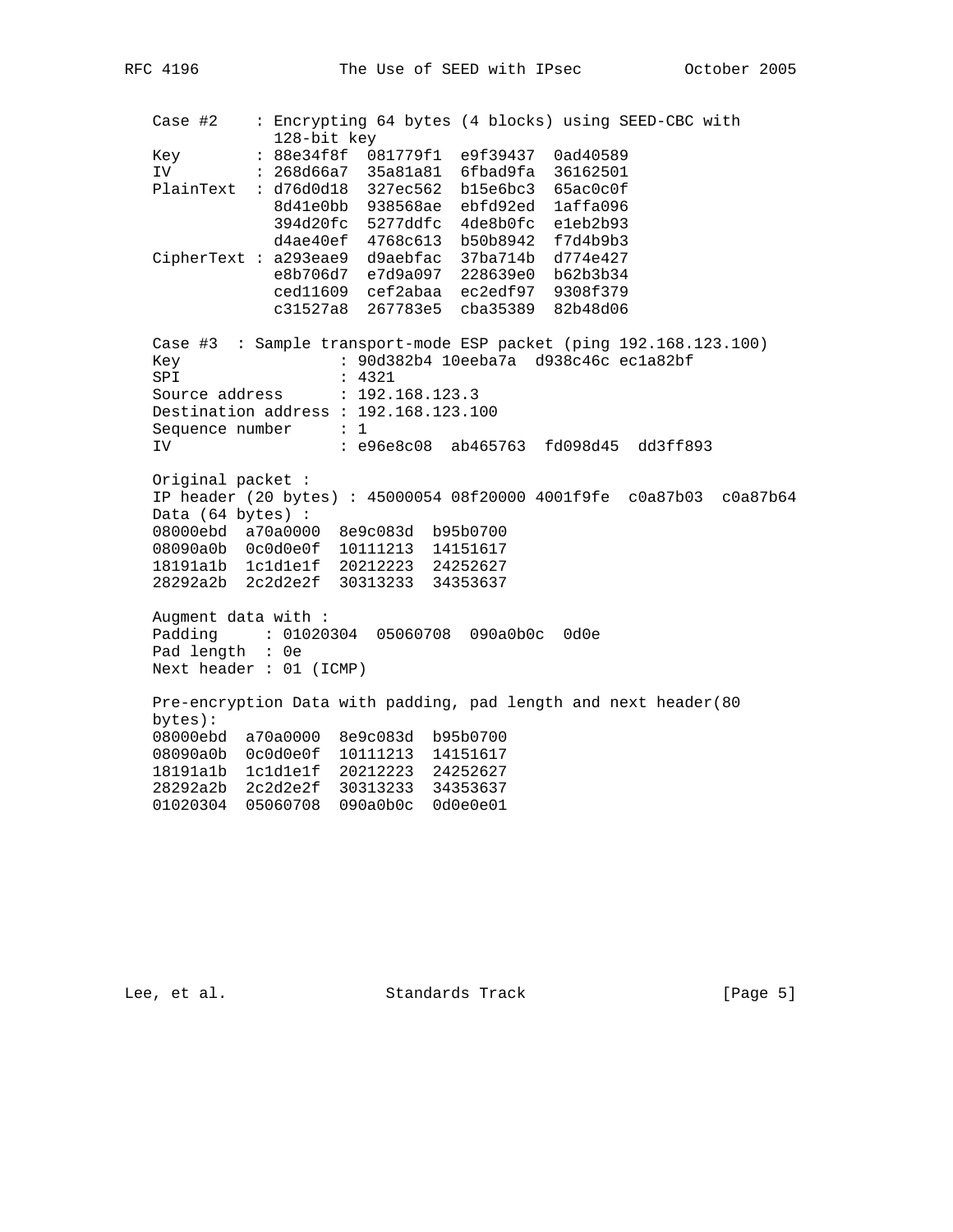Post-encryption packet with SPI, Sequence number, IV : IP Header : 45000054 08f20000 4001f9fe c0a87b03 c0a87b64 SPI/Seq # : 00004321 00000001 IV : e96e8c08 ab465763 fd098d45 dd3ff893 Encrypted Data (80 bytes) : e7ebaa03 cf45ef09 021b3011 b40d3769 be96ebae cd4222f6 b6f84ce5 b2d5cdd1 60eb6b0e 5a47d16a 501a4d10 7b2d7cc8 ab86ba03 9a000972 66374fa8 f87ee0fb ef3805db faa144a2 334a34db 0b0f81ca Case #4 : Sample transport-mode ESP packet (ping -p 77 -s 20 192.168.123.100) Key : 90d382b4 10eeba7a d938c46c ec1a82bf SPI : 4321 Source address : 192.168.123.3 Destination address : 192.168.123.100 Sequence number : 8 IV : 69d08df7 d203329d b093fc49 24e5bd80 Original packet: IP header (20 bytes) : 45000030 08fe0000 4001fa16 c0a87b03 c0a87b64 Data (28 bytes) : 0800b5e8 a80a0500 a69c083d 0b660e00 77777777 77777777 77777777 Augment data with : Padding : 0102 Pad length : 02 Next header : 01 (ICMP) Pre-encryption Data with padding, pad length and next header(32 bytes): 0800b5e8 a80a0500 a69c083d 0b660e00 77777777 77777777 77777777 01020201 Post-encryption packet with SPI, Sequence number, IV : IP header : 4500004c 08fe0000 4032f9c9 c0a87b03 c0a87b64 SPI/Seq # : 00004321 00000008 IV : 69d08df7 d203329d b093fc49 24e5bd80 Encrypted Data (32 bytes) : b9ad6e19 e9a6a2fa 02569160 2c0af541 db0b0807 e1f660c7 3ae2700b 5bb5efd1

Lee, et al. Standards Track [Page 6]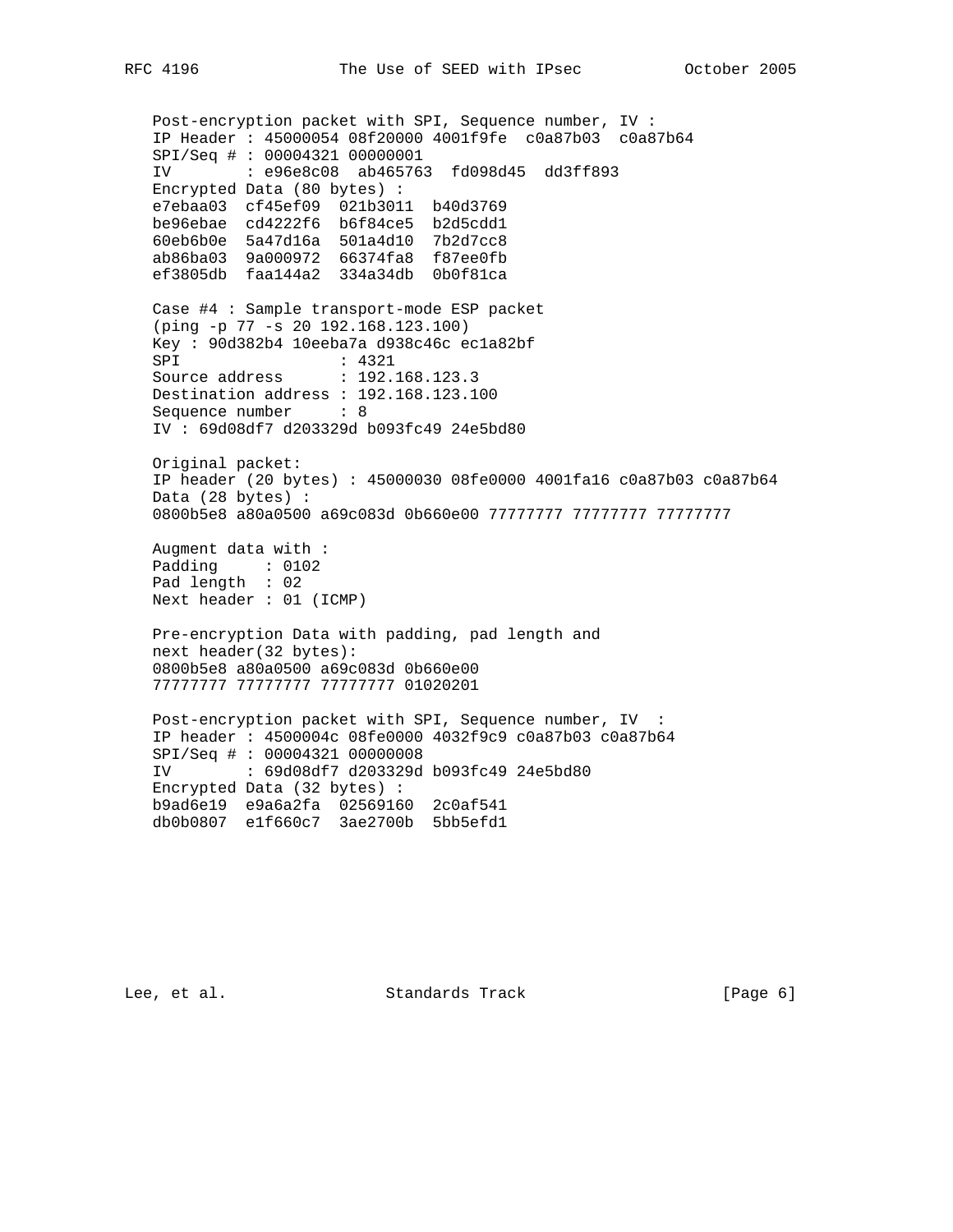Case #5 : Sample tunnel-mode ESP packet (ping 192.168.123.200) Key : 01234567 89abcdef 01234567 89abcdef SPI : 8765 Source address : 192.168.123.3 Destination address : 192.168.123.200 Sequence number : 2 IV : f4e76524 4f6407ad f13dc138 0f673f37 Original packet : IP header (20 bytes) : 45000054 09040000 4001f988 c0a87b03 c0a87bc8 Data (64 bytes) : 08009f76 a90a0100 b49c083d 02a20400 08090a0b 0c0d0e0f 10111213 14151617 18191a1b 1c1d1e1f 20212223 24252627 28292a2b 2c2d2e2f 30313233 34353637 Augment data with : Padding : 01020304 05060708 090a Pad length : 0a Next header : 04 (IP-in-IP) Pre-encryption Data with original IP header, padding, pad length and next header (96 bytes) : 45000054 09040000 4001f988 c0a87b03 c0a87bc8 08009f76 a90a0100 b49c083d 02a20400 08090a0b 0c0d0e0f 10111213 14151617 18191a1b 1c1d1e1f 20212223 24252627 28292a2b 2c2d2e2f 30313233 34353637 01020304 05060708 090a0a04 Post-encryption packet with SPI, Sequence number, IV : IP header : 4500008c 09050000 4032f91e c0a87b03 c0a87bc8 SPI/Seq # : 00008765 00000002 IV : f4e76524 4f6407ad f13dc138 0f673f37 Encrypted Data (96 bytes): 2638aa7b 05e71b54 9348082b 67b47b26 c565aed4 737f0bcb 439c0f00 73e7913c 3c8a3e4f 5f7a5062 003b78ed 7ca54a08 c7ce047d 5bec14e4 8cba1005 32a12097 8d7f5503 204ef661 729b4ea1 ae6a9178 59a5caac 46e810bd 7875bd13 d6f57b3d

Lee, et al. Standards Track [Page 7]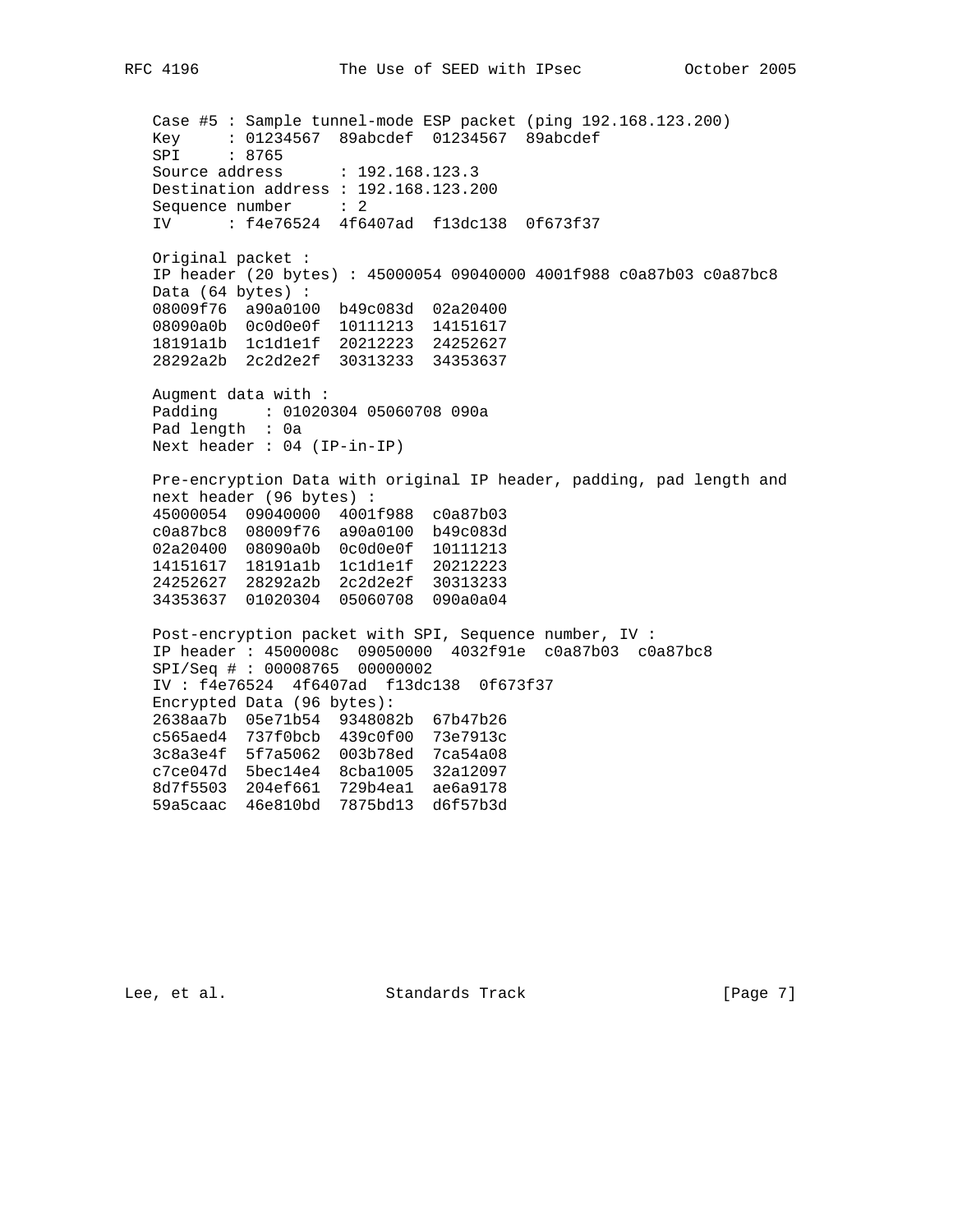Case #6 : Sample tunnel-mode ESP packet (ping -p ff -s 40 192.168.123.200) Key : 01234567 89abcdef 01234567 89abcdef SPI : 8765 Source address : 192.168.123.3 Destination address : 192.168.123.200 Sequence number : 5 IV : 85d47224 b5f3dd5d 2101d4ea 8dffab22 Original packet : IP header (20 bytes) : 45000044 090c0000 4001f990 c0a87b03 c0a87bc8 Data (48 bytes) : 0800d63c aa0a0200 c69c083d a3de0300 ffffffff ffffffff ffffffff ffffffff ffffffff ffffffff ffffffff ffffffff Augment data with : Padding : 01020304 05060708 090a Pad length : 0a Next header : 04 (IP-in-IP) Pre-encryption Data with original IP header, padding, pad length and next header (80 bytes): 45000044 090c0000 4001f990 c0a87b03 c0a87bc8 0800d63c aa0a0200 c69c083d a3de0300 ffffffff ffffffff ffffffff ffffffff ffffffff ffffffff ffffffff ffffffff 01020304 05060708 090a0a04

 Post-encryption packet with SPI, Sequence number, IV : IP header : 4500007c 090d0000 4032f926 c0a87b03 c0a87bc8 SPI/Seq # : 00008765 00000005 IV : 85d47224 b5f3dd5d 2101d4ea 8dffab22 Encrypted Data (80 bytes) : 311168e0 bc36ac4e 59802bd5 192c5734 8f3d29c8 90bab276 e9db4702 91f79ac7 79571929 c170f902 ffb2f08b d448f782 31671414 ff29b7e0 168e1c87 09ba2b67 a56e0fbc 4ff6a936 d859ed57 6c16ef1b

Lee, et al. Standards Track [Page 8]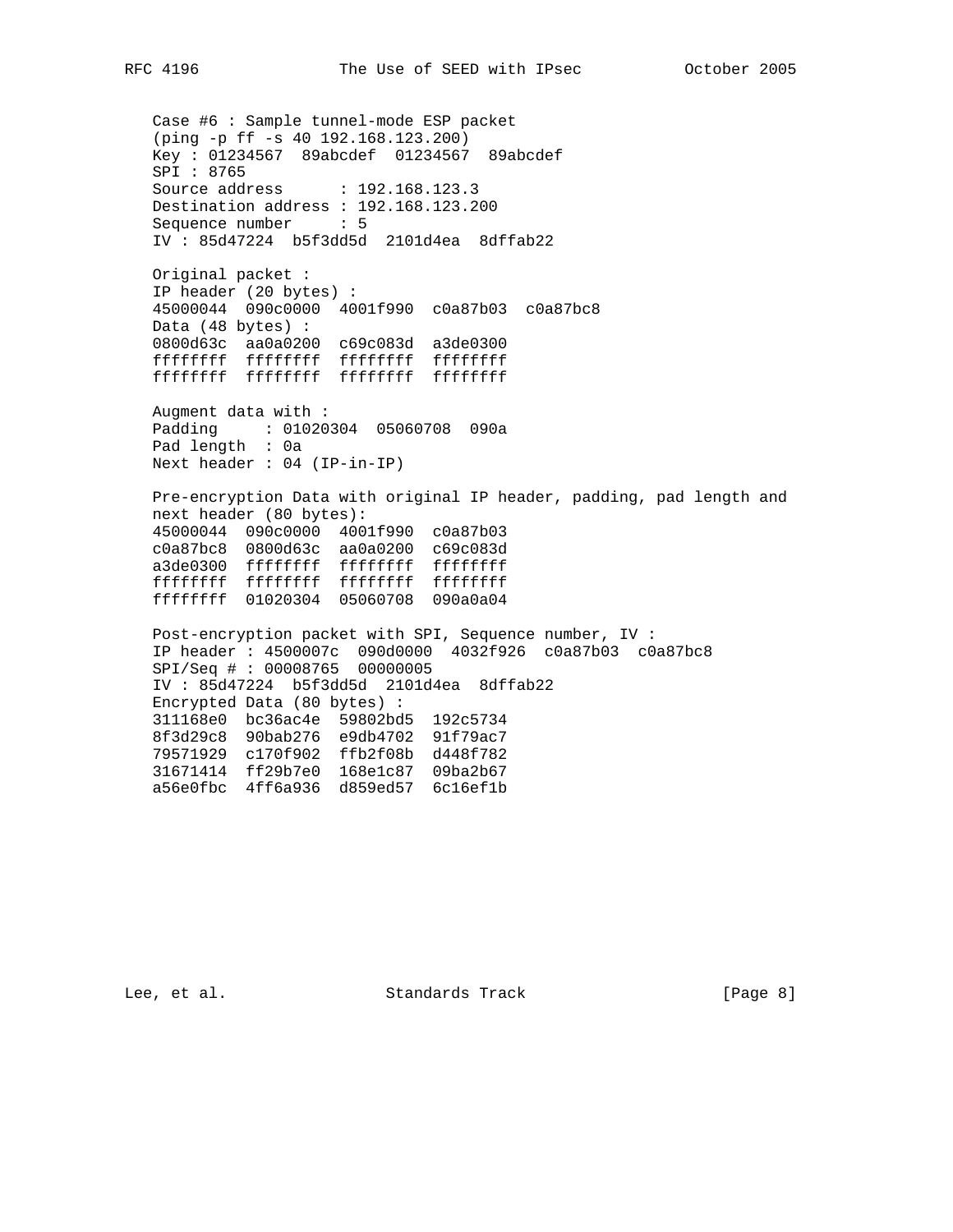## 5. Interaction with IKE

 This section describes the use of IKE [IKE] to establish IPsec ESP security associations (SAs) that employ SEED in CBC mode.

## 5.1. Phase 1 Identifier

 For Phase 1 negotiations, the object identifier of SEED-CBC is defined in [SEED].

algorithm OBJECT IDENTIFIER  $::=$  { iso(1) member-body(2) korea(410)  $kisa(200004)$  algorithm $(1)$  }

 $id$ -seedCBC OBJECT IDENTIFIER ::= { algorithm seedCBC(4) }

5.2. Phase 2 Identifier

 For Phase 2 negotiations, IANA has assigned an ESP Transform Identifier of (21) for ESP\_SEED\_CBC.

5.3. Key Length Attribute

 Since the SEED supports 128-bit key lengths, the Key Length attribute is set with 128 bits.

5.4. Hash Algorithm Considerations

 HMAC-SHA-1 [HMAC-SHA] and HMAC-MD5 [HMAC-MD5] are currently considered of sufficient strength to serve both as IKE generators of 128-bit SEED keys and as ESP authenticators for SEED encryption using 128-bit keys.

6. Security Considerations

 No security problem has been found on SEED. SEED is secure against all known attacks including Differential cryptanalysis, Linear cryptanalysis, and related key attacks. The best known attack is only an exhaustive search for the key (by [CRYPTREC]). For further security considerations, the reader is encouraged to read [CRYPTREC], [ISOSEED], and [SEED-EVAL].

7. IANA Considerations

IANA has assigned ESP Transform Identifier (21) to ESP\_SEED\_CBC.

Lee, et al. Standards Track [Page 9]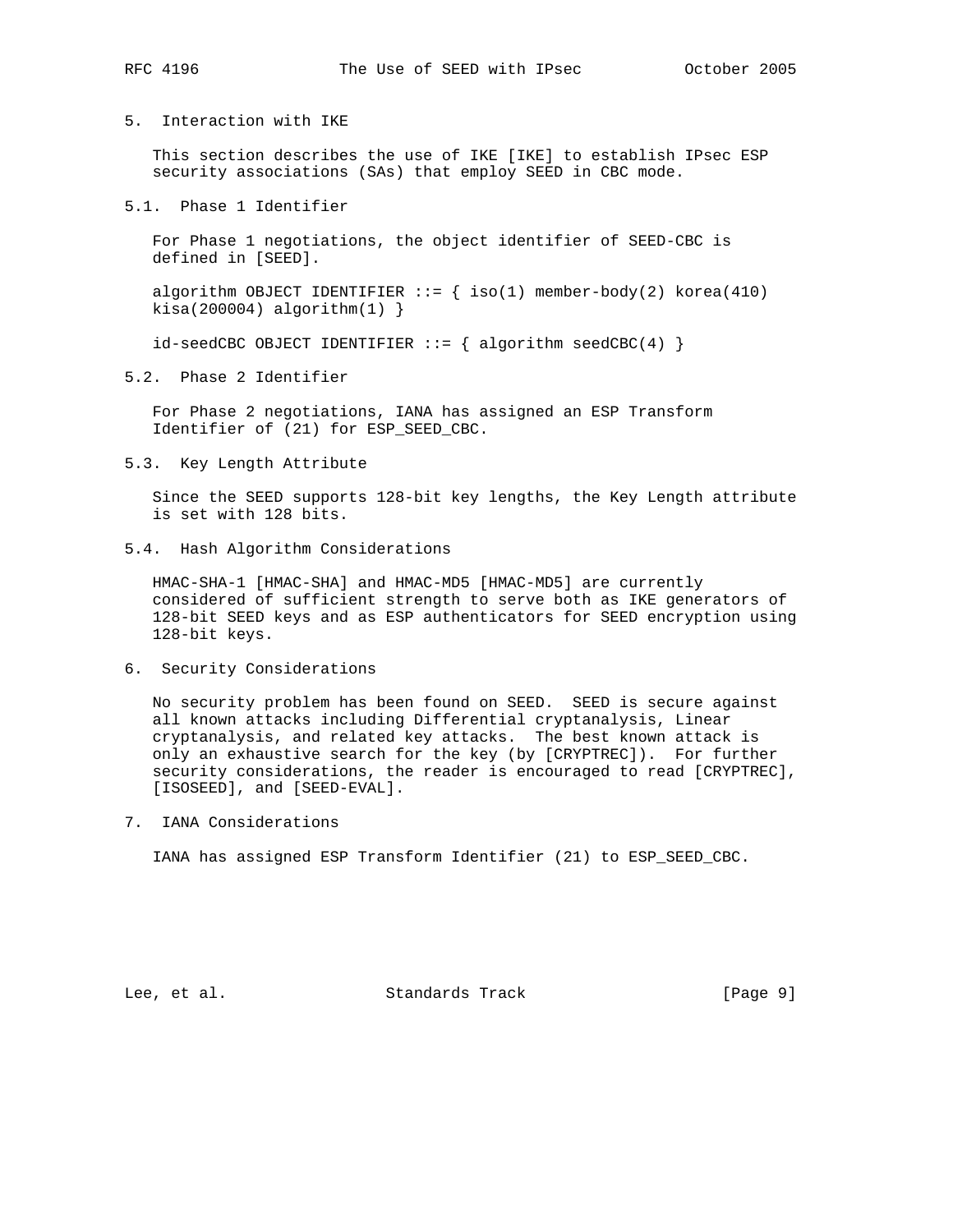8. Acknowledgments

 The authors want to thank Ph.D Haesuk Kim of Future Systems Inc. and Brian Kim of OULLIM Information Technology Inc. for providing expert advice on Test Vector examples.

- 9. References
- 9.1. Normative References
	- [CBC] Pereira, R. and R. Adams, "The ESP CBC-Mode Cipher Algorithms", RFC 2451, November 1998.
	- [ESP] Kent, S. and R. Atkinson, "IP Encapsulating Security Payload (ESP)", RFC 2406, November 1998.
	- [IKE] Harkins, D. and D. Carrel, "The Internet Key Exchange (IKE)", RFC 2409, November 1998.
	- [KEYWORDS] Bradner, S., "Key words for use in RFCs to Indicate Requirement Levels", BCP 14, RFC 2119, March 1997.
	- [SEED] Park, J., Lee, S., Kim, J., and J. Lee, "The SEED Encryption Algorithm", RFC 4009, February 2005.
	- [TTASSEED] Telecommunications Technology Association (TTA), South Korea, "128-bit Symmetric Block Cipher (SEED)", TTAS.KO- 12.0004, September, 1998 (In Korean) http://www.tta.or.kr/English/new/main/index.htm
- 9.2. Informative Reference
	- [AES] NIST, FIPS PUB 197, "Advanced Encryption Standard(AES), November 2001. http://csrc.nist.gov/publications/fips/fips197/fips-197.  ${ps, pdf}$
	- [ARCH] Kent, S. and R. Atkinson, "Security Architecture for the Internet Protocol", RFC 2401, November 1998.
	- [CRYPTO-S] Schneier, B., "Applied Cryptography Second Edition", John Wiley & Sons, New York, NY, 1995, ISBN 0-471-12845-7.
	- [CRYPTREC] Information-technology Promotion Agency (IPA), Japan, CRYPTREC. "SEED Evaluation Report", February, 2002 http://www.kisa.or.kr/seed/seed\_eng.html

Lee, et al. Standards Track [Page 10]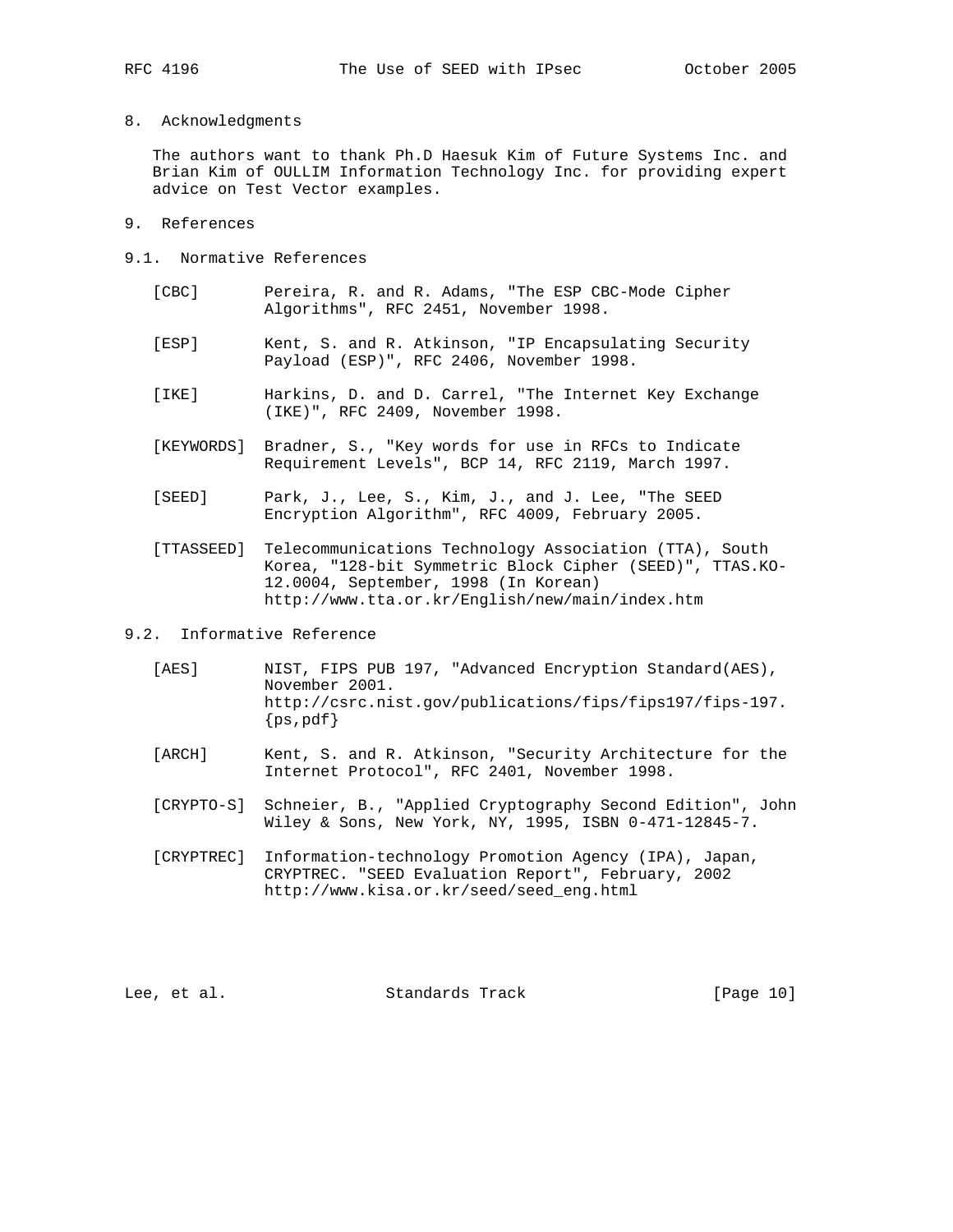- [HMAC-MD5] Madson, C. and R. Glenn, "The Use of HMAC-MD5-96 within ESP and AH", RFC 2403, November 1998.
- [HMAC-SHA] Madson, C. and R. Glenn, "The Use of HMAC-SHA-1-96 within ESP and AH", RFC 2404, November 1998.
- [ISOSEED] ISO/IEC JTC 1/SC 27 N3979, "IT Security techniques Encryption Algorithms - Part3 : Block ciphers", June 2004.
- [MODES] Symmetric Key Block Cipher Modes of Operation, http://www.nist.gov/modes/.
- [ROAD] Thayer, R., N. Doraswamy and R. Glenn, "IP Security Document Roadmap", RFC 2411, November 1998.
- [SEED-EVAL] KISA, "Self Evaluation Report", http://www.kisa.or.kr/seed/data/Document\_pdf/ SEED\_Self\_Evaluation.pdf"

Authors' Address

 Hyangjin Lee Korea Information Security Agency Phone: +82-2-405-5446 Fax : +82-2-405-5319 EMail : jiinii@kisa.or.kr

 Jaeho Yoon Korea Information Security Agency Phone: +82-2-405-5434 Fax : +82-2-405-5219 EMail : jhyoon@kisa.or.kr

 Seoklae Lee Korea Information Security Agency Phone: +82-2-405-5230 Fax : +82-2-405-5219 EMail : sllee@kisa.or.kr

 Jaeil Lee Korea Information Security Agency Phone: +82-2-405-5200 Fax : +82-2-405-5219 EMail: jilee@kisa.or.kr

Lee, et al. Standards Track [Page 11]